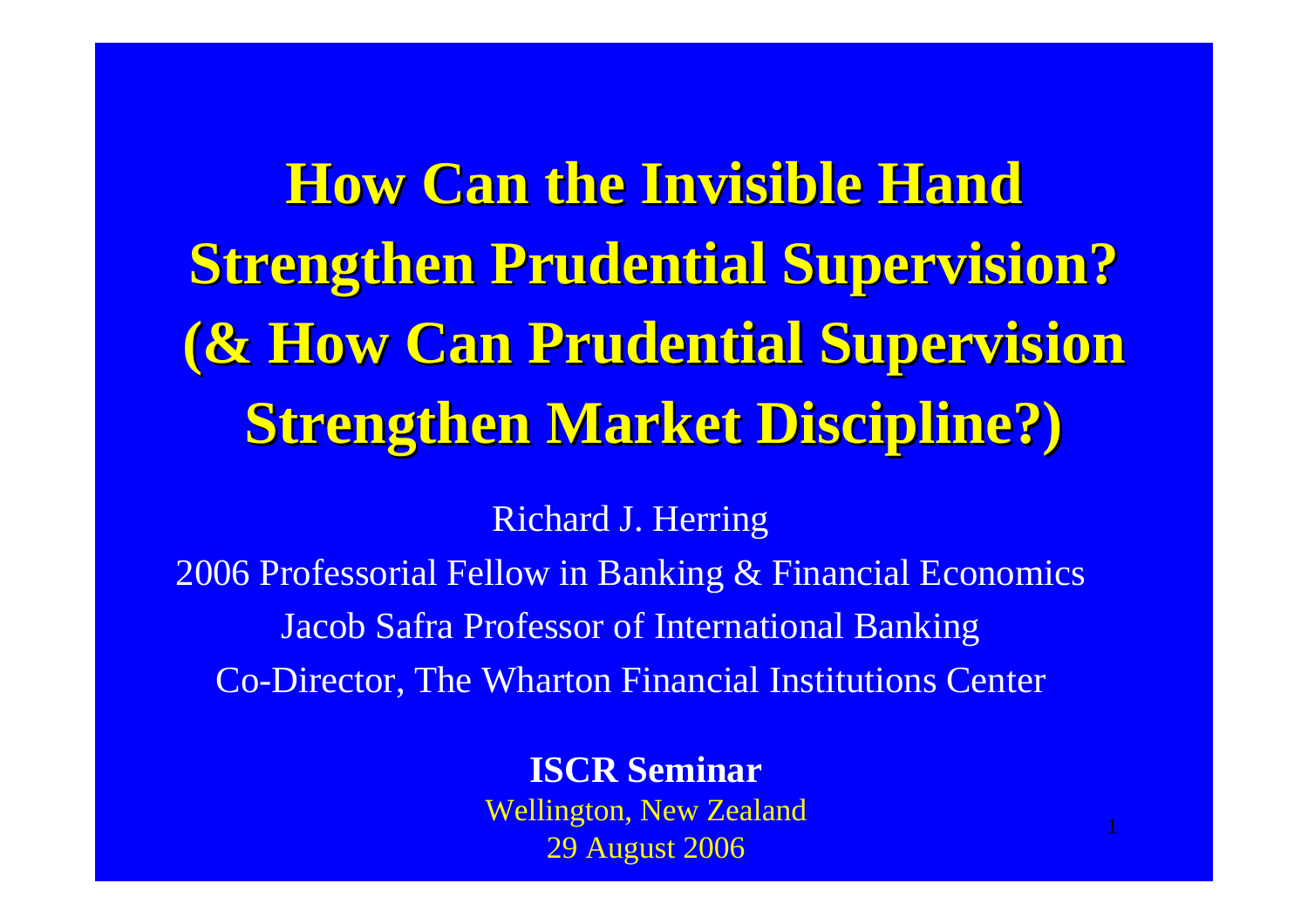### Overview

VIdeal market discipline in principle VIdeal market discipline vs. supervision Concerns about market discipline in practice The Pillar 3 Basel remedy **Taking market discipline seriously**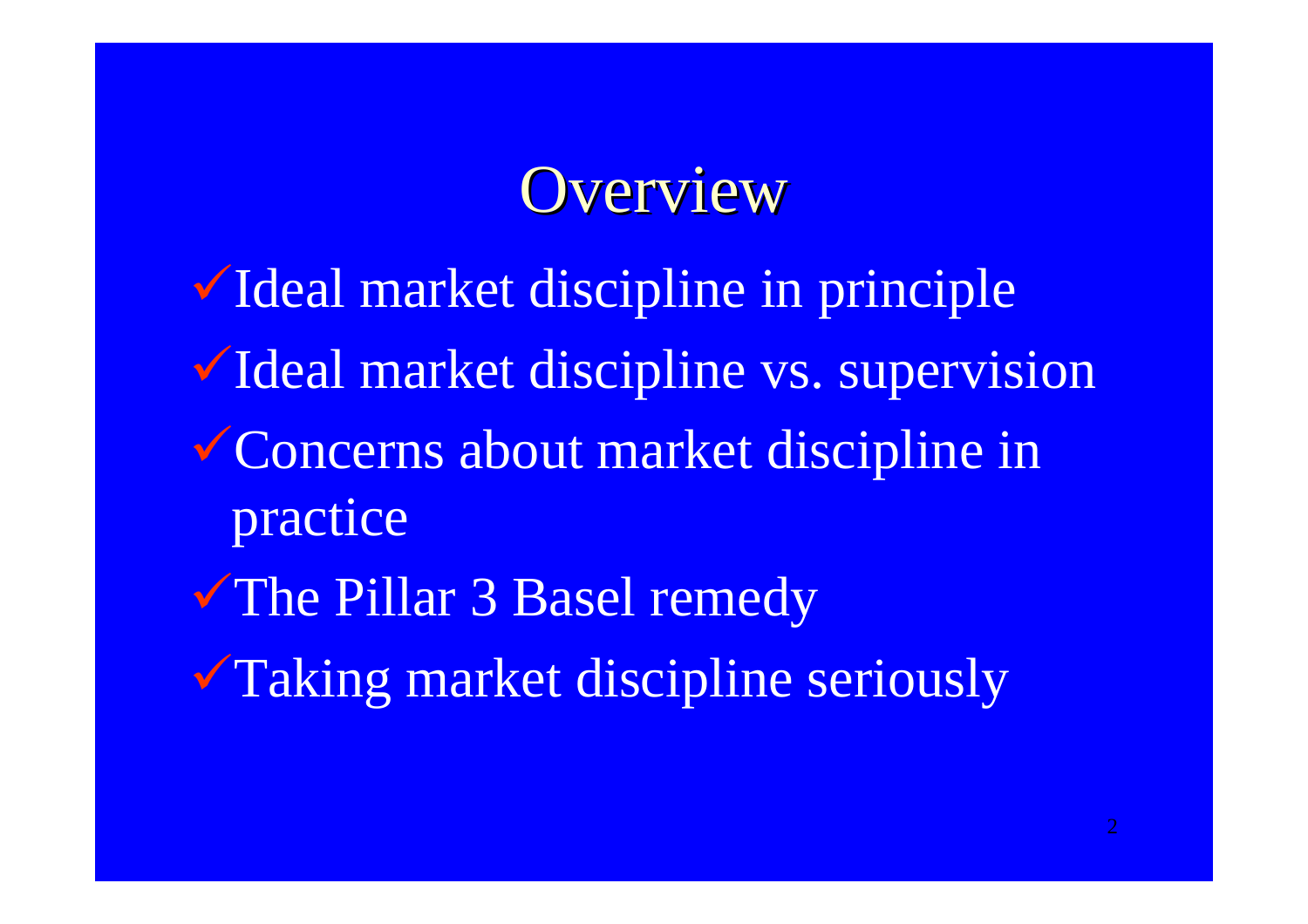3Channels of Market Discipline… **V** Direct –Prices of debt and equity instruments –Quantity rationing VIndirect –Financial press –Securities analysts –Ratings agencies –Supervisory authorities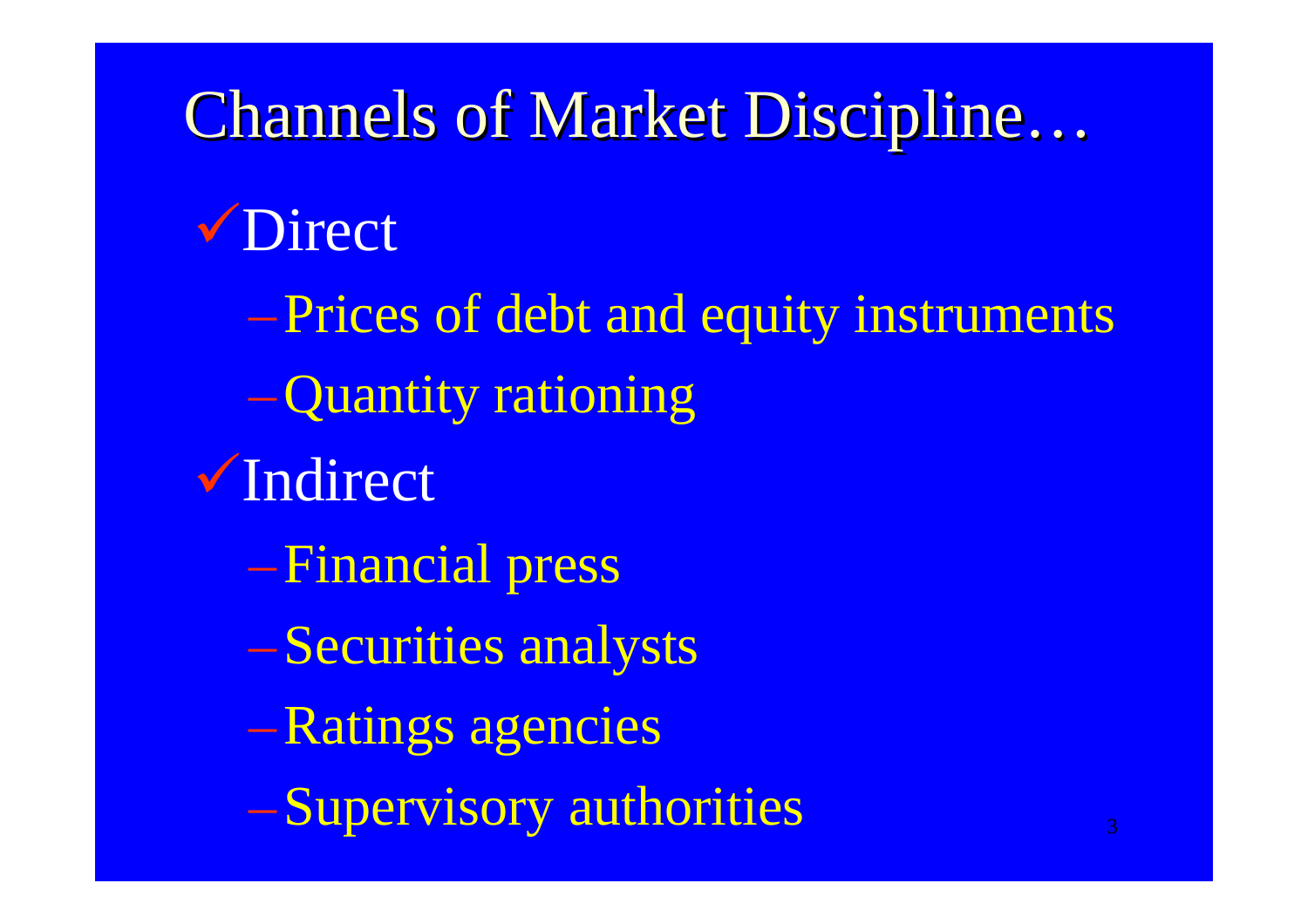Conditions for Effective Market Discipline

- 1. Transparency of risk and capital positions
- 2. Adequate incentives to process information
- 3. Flexible, unbiased price and quantity adjustments that reflect probability of default
- 4. Bank responds to market signals by appropriate reductions in exposure or increases in capital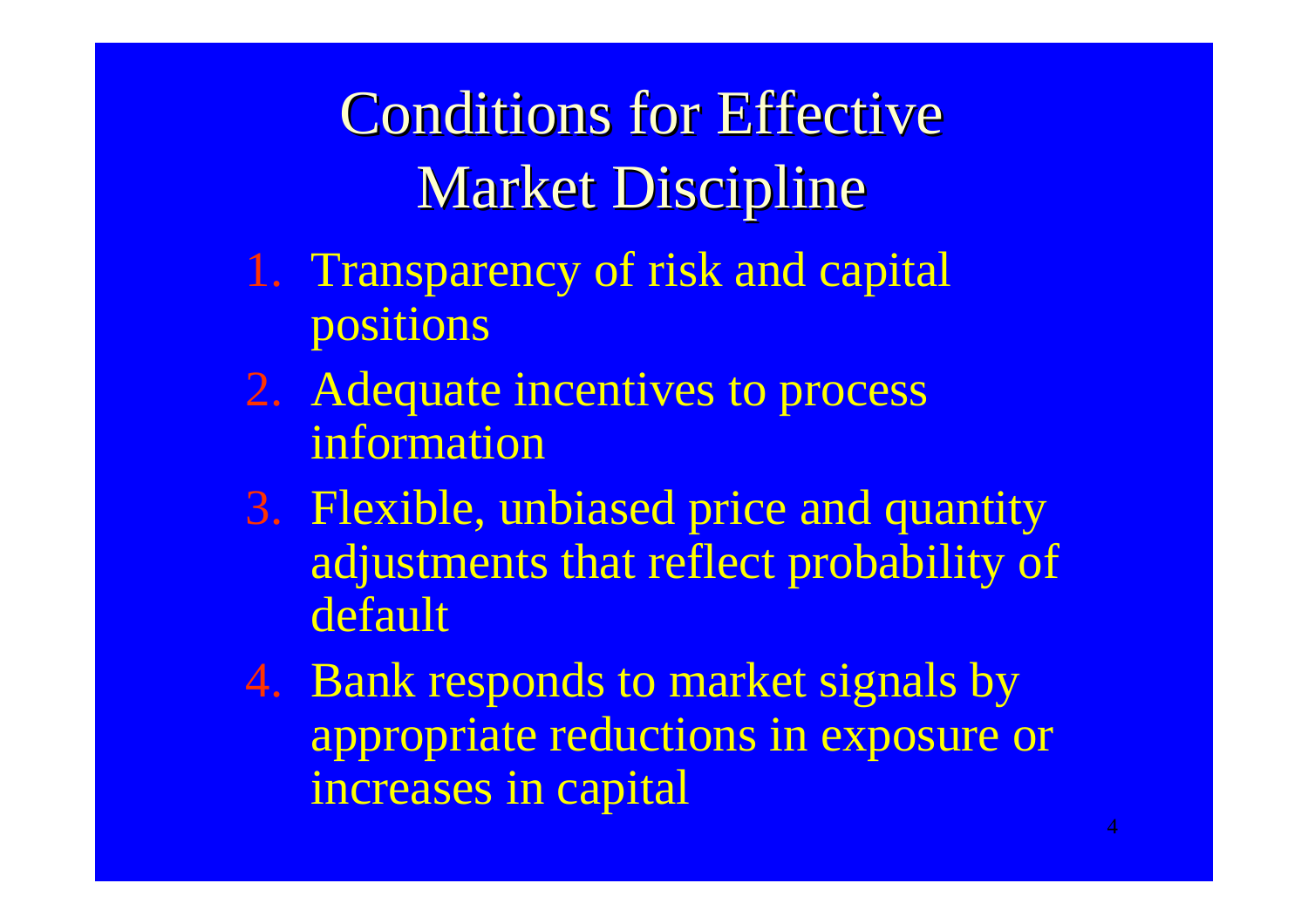# The Central Role of the Board & **Corporate Governance**

The Board should ensure that the bank has

- the financial and human resources and
- the management information systems that are appropriate for the risks they are taking
	- Ensure the right people have the right information at the right time to make the right decision.
- The Board should
	- Specify explicitly bank's tolerance for risk
	- Oversee the measurement of risk
	- Supervise the management of risk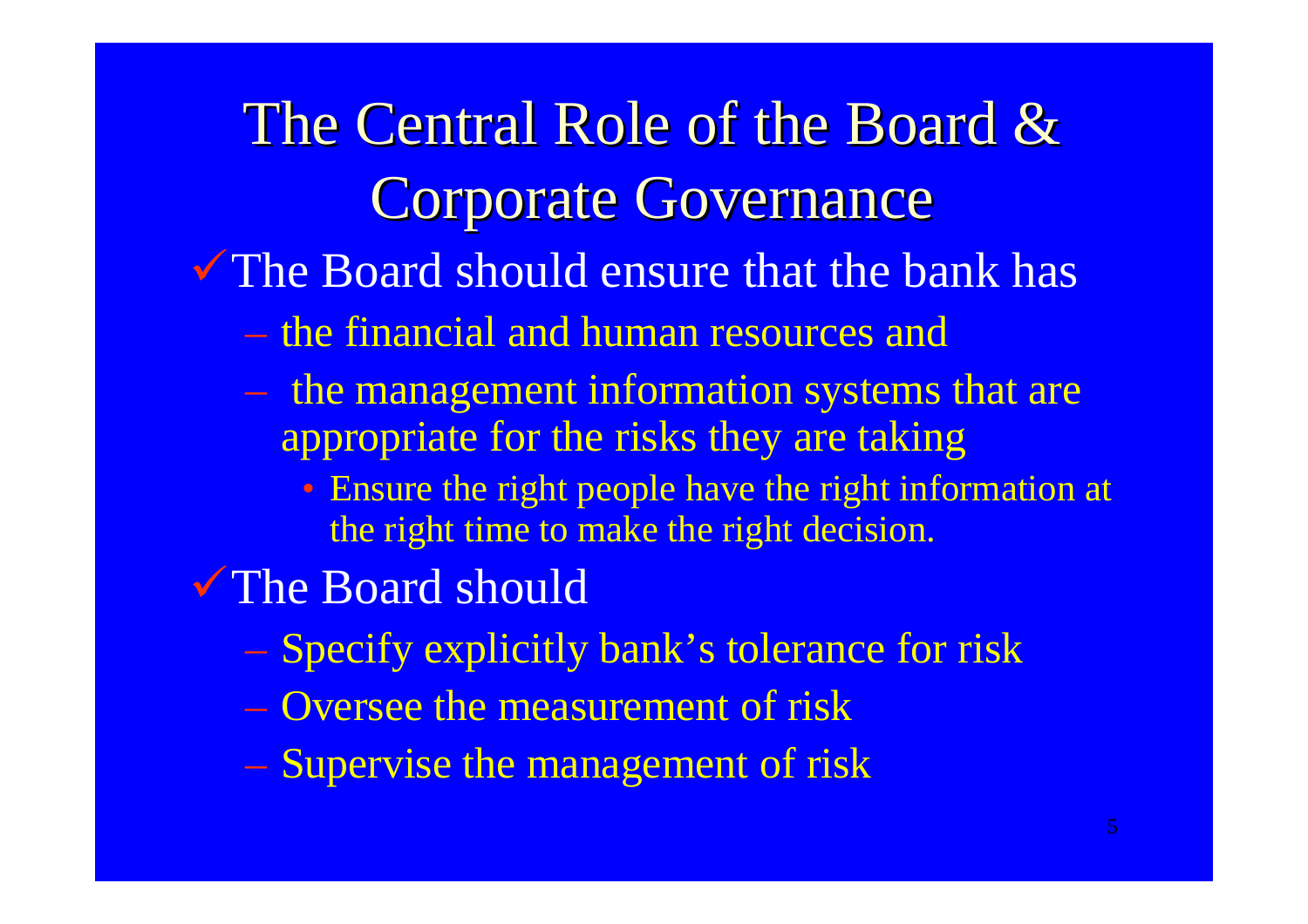### Supervision vs. Ideal Market Discipline

### **Supervisory Discipline**

- 9 Episodic
- Backward looking
- ◆ Bureaucratic
- **Slow to Change**
- **V** Rule-based sanctions, imperfectly risk based
- $\checkmark$  Substantial compliance costs

#### **Ideal Market Discipline**

- $\checkmark$  Continuous
- 9 Forward looking
- 9 Impersonal
- 9 Flexible and adaptive
- 9 Variable, risksensitive sanctions
- Lighter compliance costs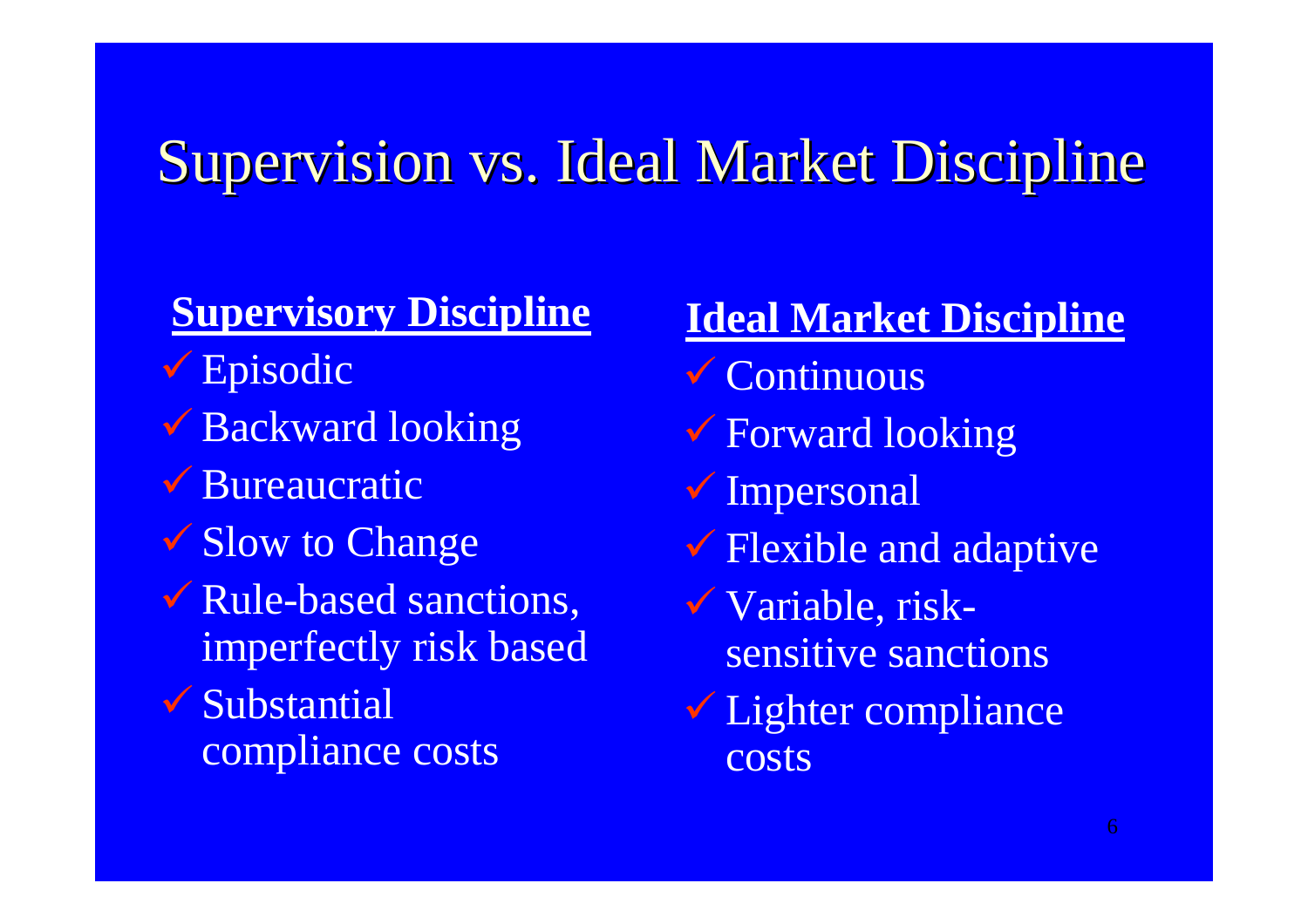## The Key Difference: The Burden of Proof

### **Supervision**

- 9 Supervisors need to show an institution is taking excessive risks
	- Subject to review
	- Tendency to delay until damage occurs
	- Undermines corporate governance

### **Market Self-Discipline**

- Boards need to show they are not taking excessive risks
	- Encourages stronger corporate governance
	- Promotes disclosure
	- Reduces supervisors' liabilities

managed should fall on board & management Burden of proof that the bank is prudently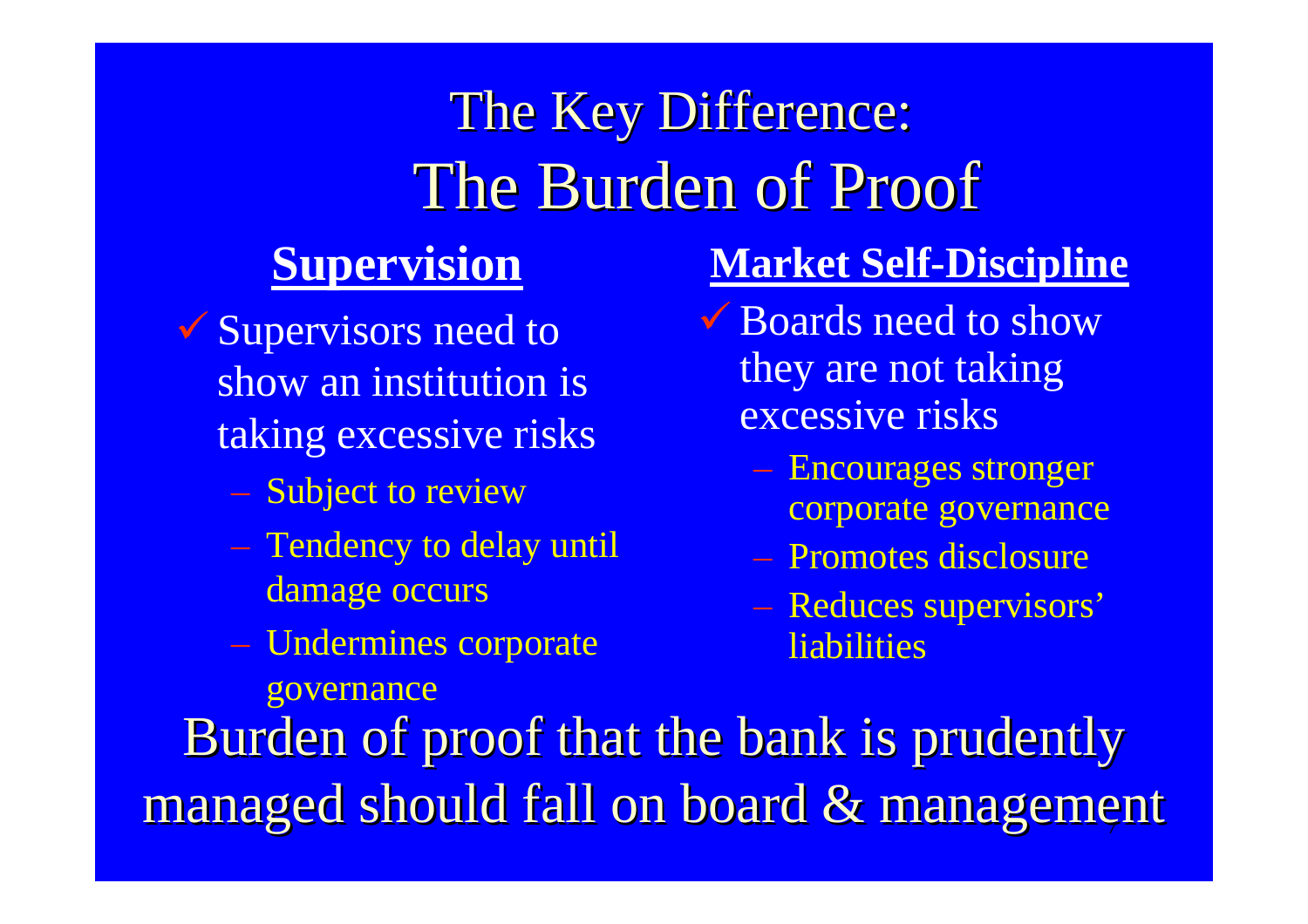**But Supervision & Market** Discipline Should Be Mutually Reenforcing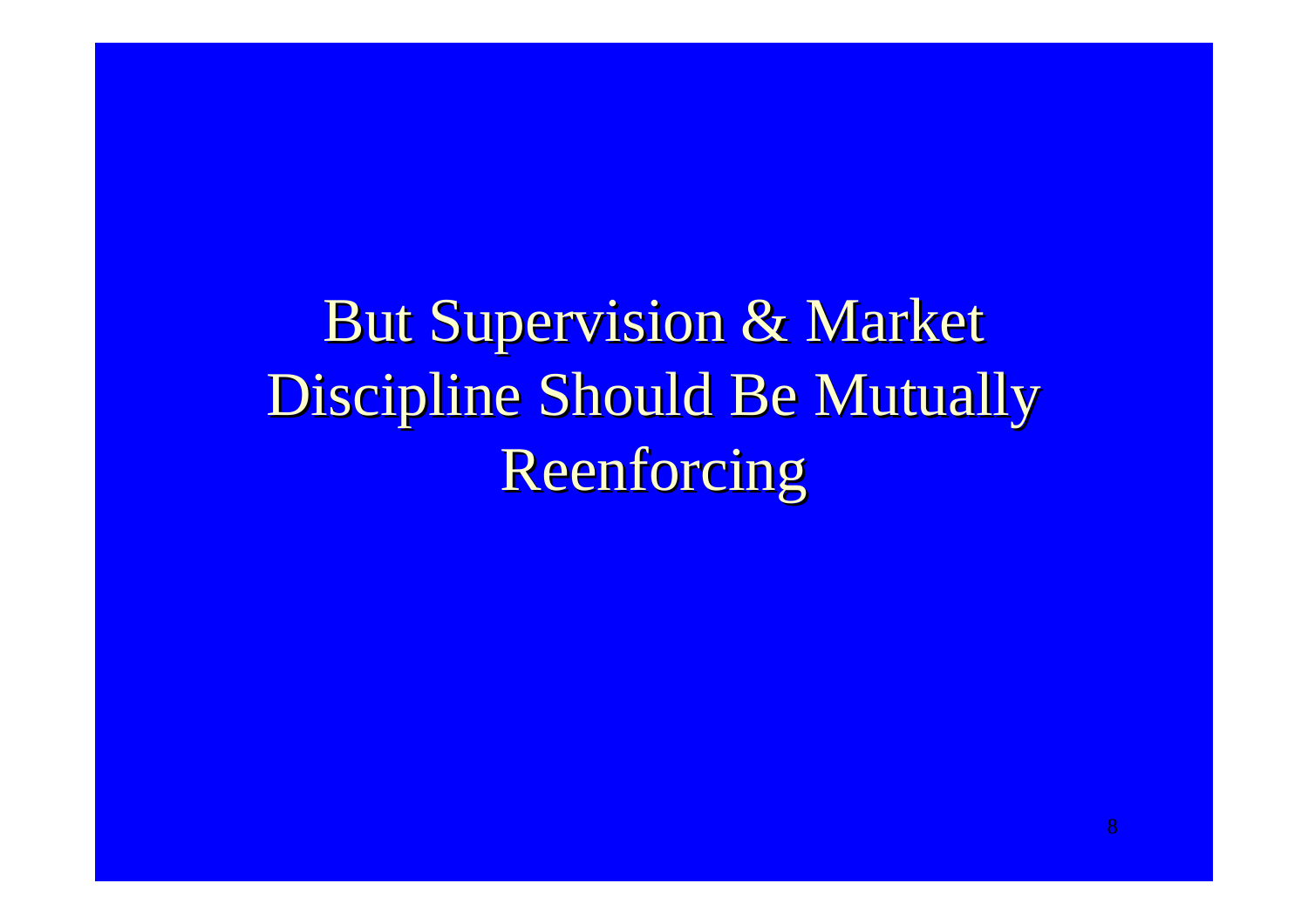Supervision & market discipline should be complementary…

- Market discipline can enhance the effectiveness of supervision
	- By reducing burden on supervisors
	- By guiding supervisory efforts
- **Supervision should enhance the** effectiveness of market discipline
	- By promoting transparency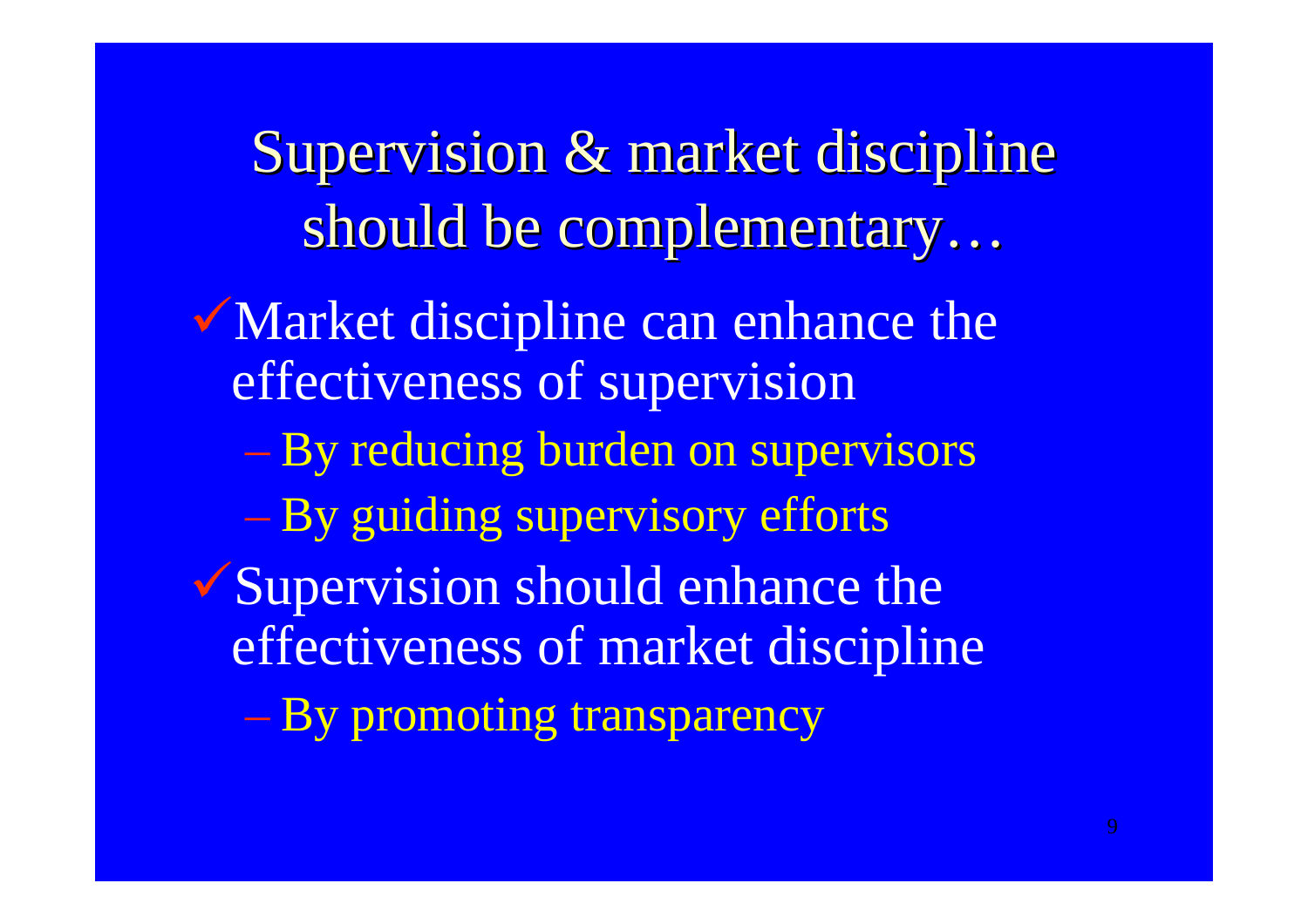To this point, the case for market discipline seems overwhelming, but most of the world remains underwhelmed.



–What are the major concerns about market discipline in practice? –How can they be addressed?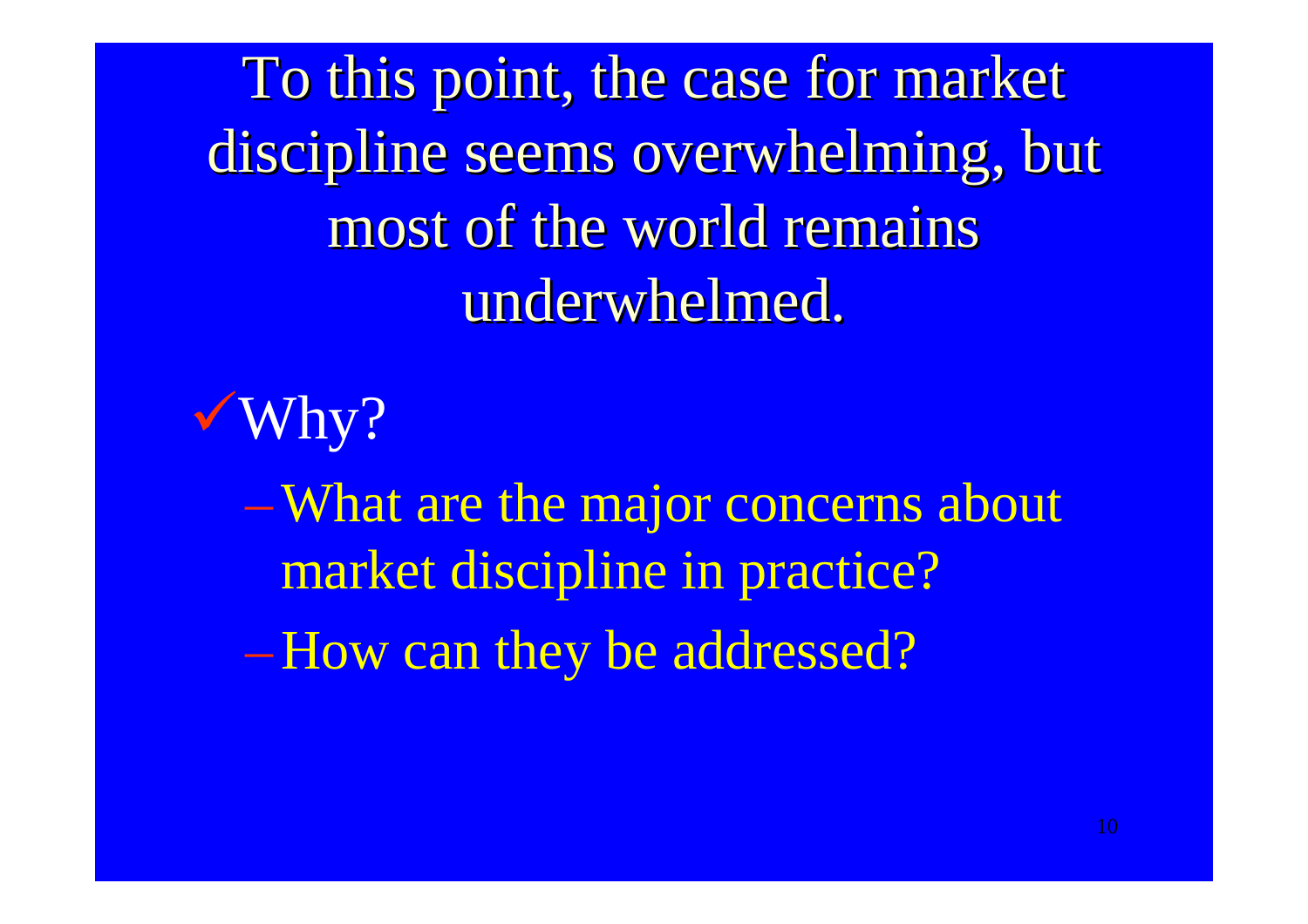### Concern 1. Lack of Transparency

 $\checkmark$  Theory and evidence  $\sqrt{ }$  Data shared by management only with supervisors – not boards  $\sqrt{ }$  Data deficiencies Largely backward looking and lagged Distorted by accounting conventions  $\checkmark$  Insufficient market demand for disclosure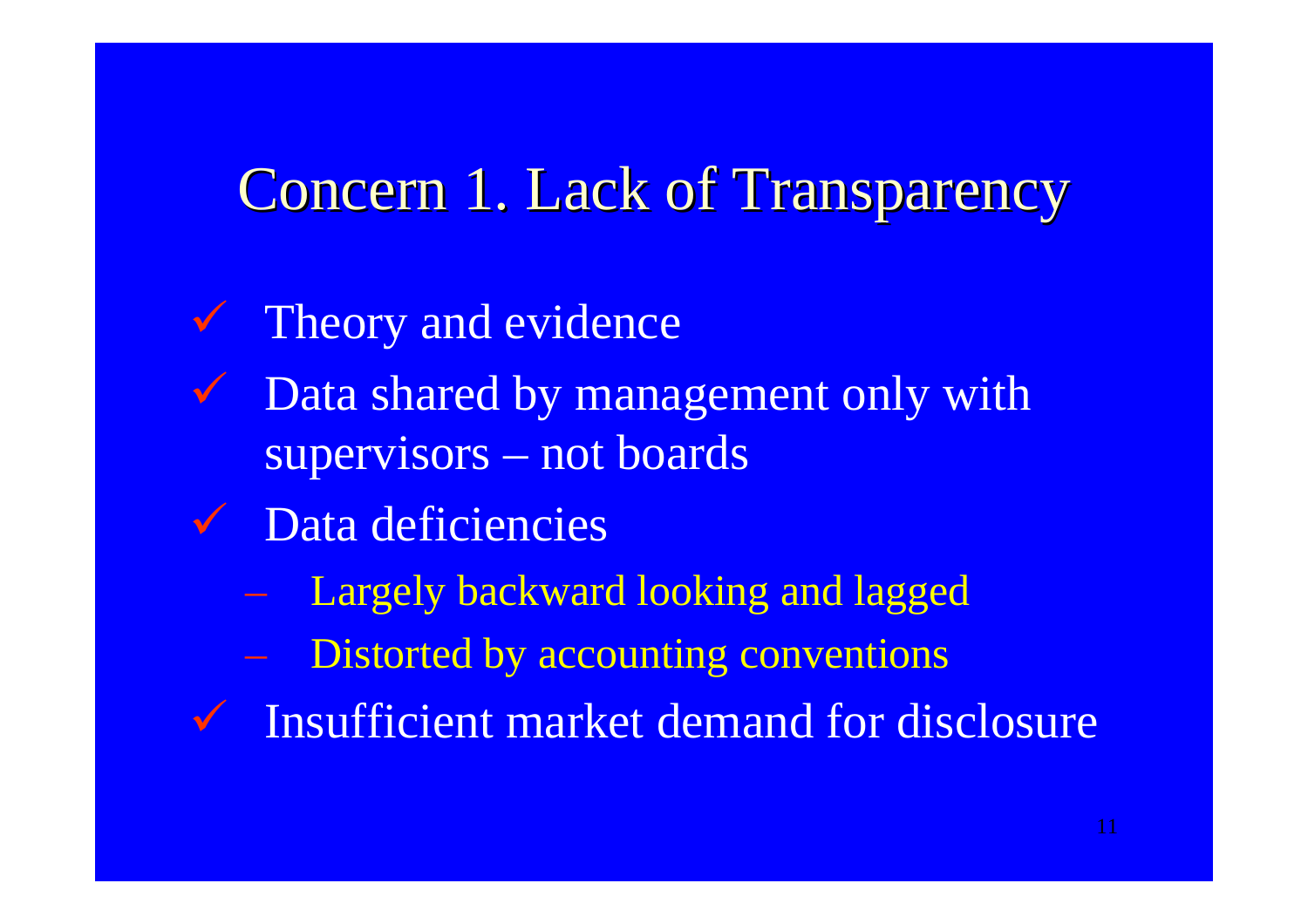Concern 2. Inadequate incentives  $\checkmark$  Fear of loss, but dulled by safety net  $\sqrt{2}$  Intensive supervision Self-discipline is relaxed  $\checkmark$ Safety nets Explicit deposit insurance Implicit insurance  $\bullet$  ForbearanceLender of last resort assistance to banks of dubious solvency Guarantees & capital infusions

- $\bullet$ Assisted Mergers
- $\checkmark$ **V** Fitch Ratings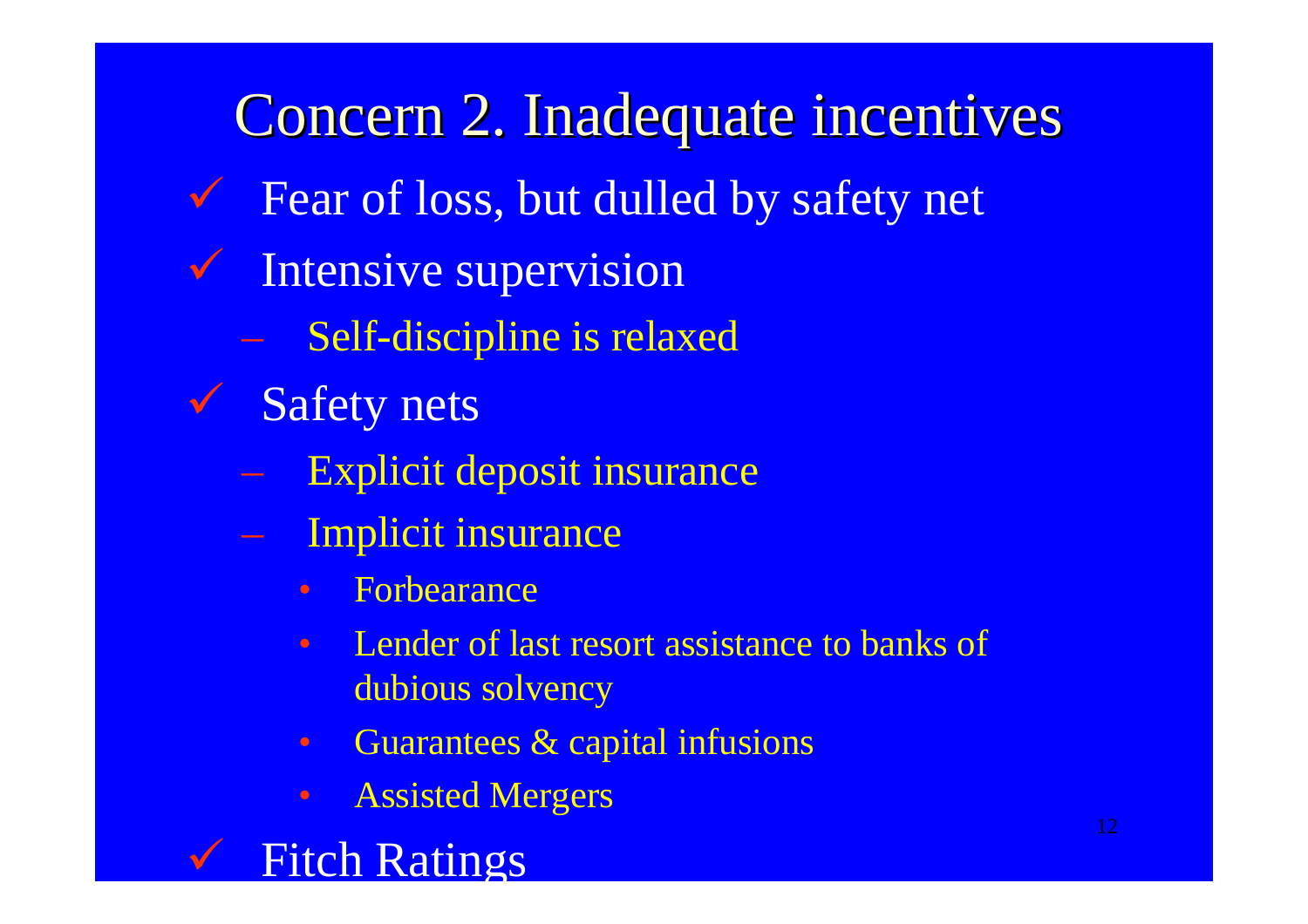Concern 3. Pricing Problems At best reflect only private, not social costs of insolvency **Problems in extracting market** information regarding probability of insolvency <sup>9</sup>Sanctions ex post, after damage done – Slow to reflect reductions in risk <sup>9</sup>Cause destabilizing flows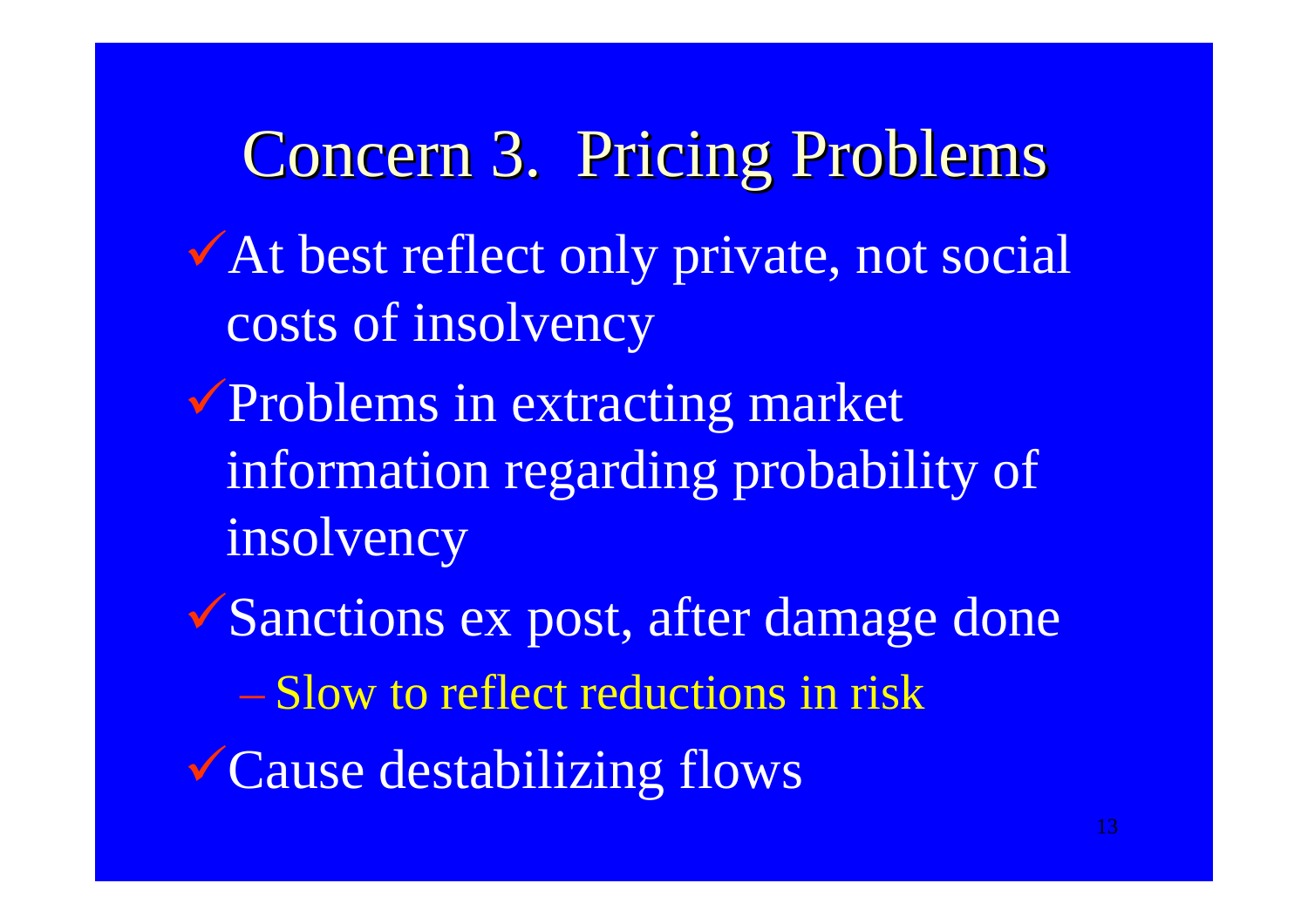## Concern 4. Ineffectual Influence

- ◆ Safety net shields from market discipline
	- Whenever risk premiums rise, bank shifts to insured sources or
	- Blanket guarantees or
	- State-owned banks
- **V** Limited direct influence through new issues
- V Indirect influence can compensate somewhat
	- Tie supervisory sanctions to market indicators
		- Allocation of supervisory resources
		- Trigger full-scale Prompt Corrective Action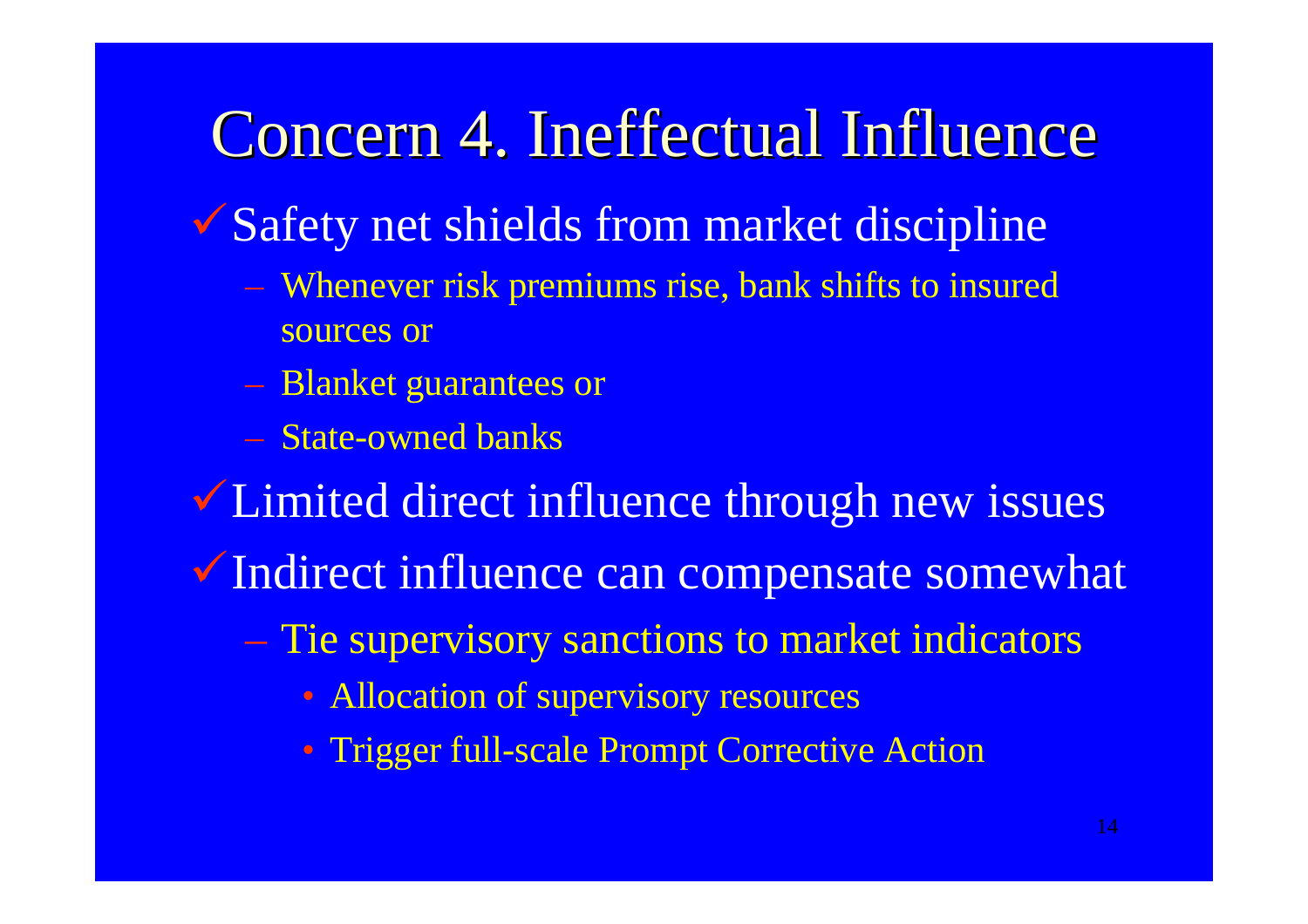### Pillar 3 Addresses Only 1<sup>st</sup> Concern

<sup>9</sup>Departure from traditional reluctance to disclose–Bureaucratic control of information–Fears about instability –Relatively meager voluntary supply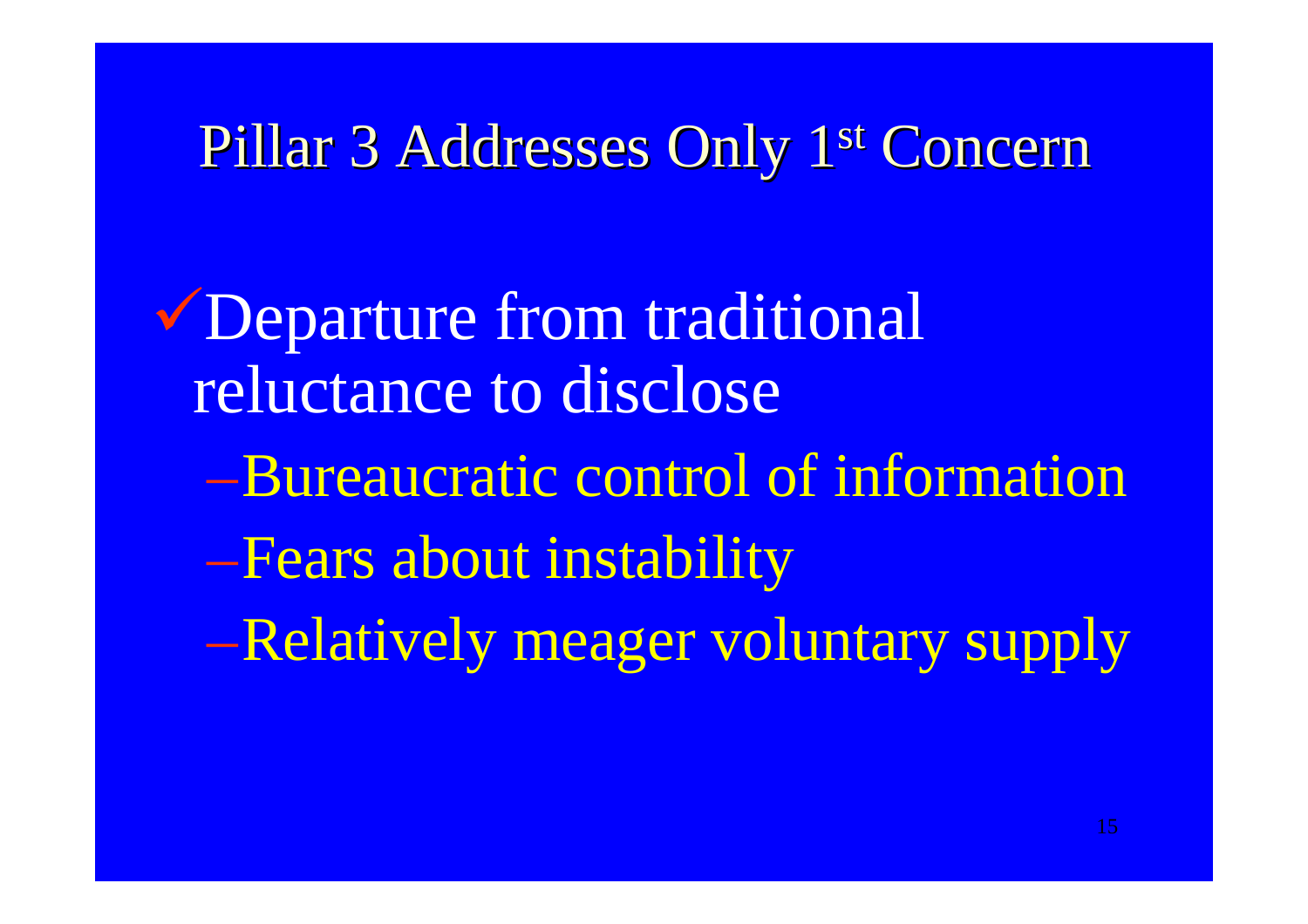## 1½ Cheers for Pillar 3

- More data, but quality and comparability concerns
	- Accounting and provisioning practices
	- Merely wistful on the topic of enforcement
	- Opt out provisions
- **VLess transparency re: Tier 1 ratios**
- **VaR disclosures a step back from IOSCO** agreement

 $\checkmark$  Omits fx exposure and exposures to sovereigns and commercial real estate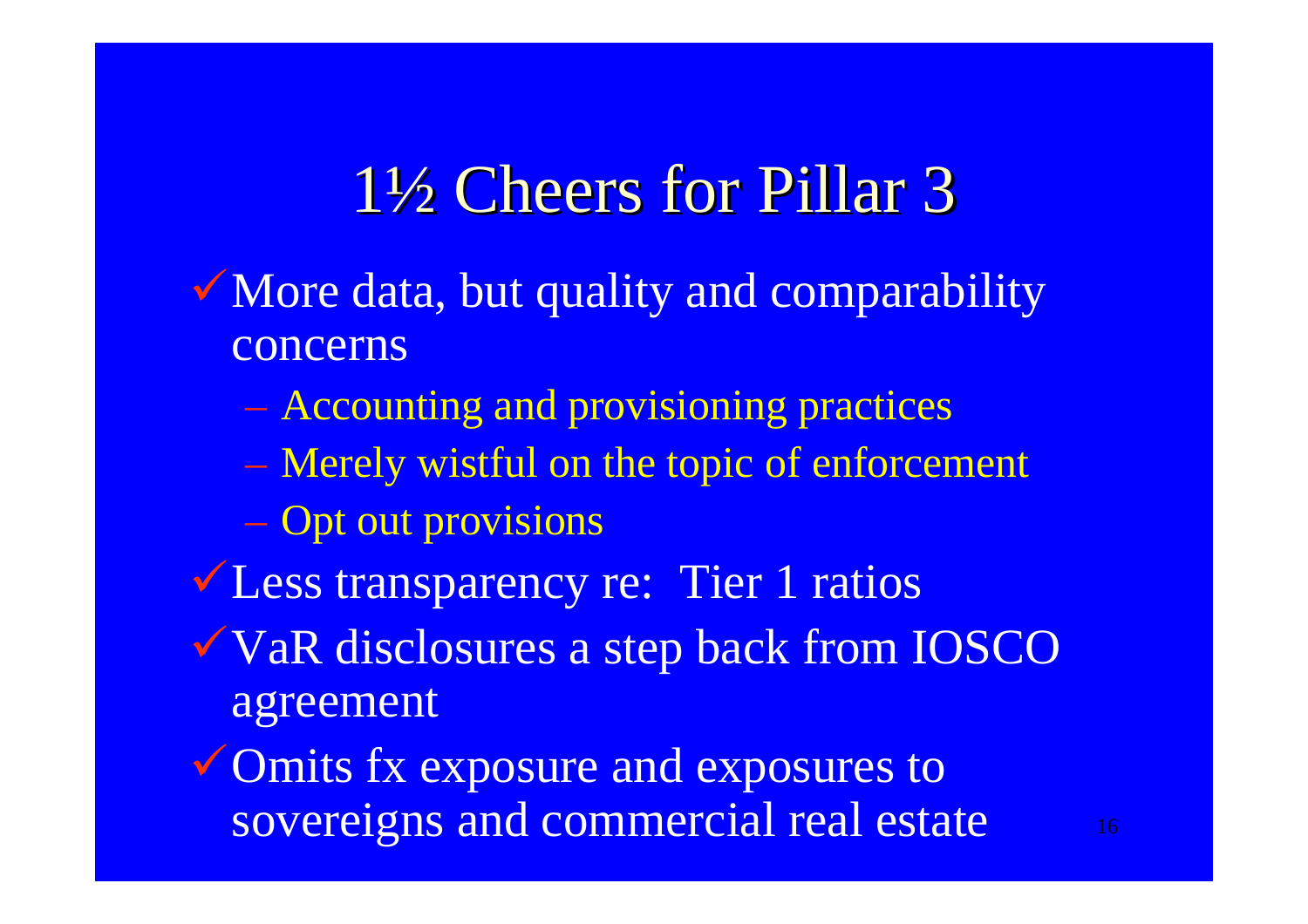## Guidelines for Disclosure Policy

1. Anticipatory, not reactive 2. Broad view of information relevant to valuing bank

- $\bullet$ **Mean**
- $\bigcirc$ Dispersion around the mean
- 3. Standardized definitions, formats and reporting intervals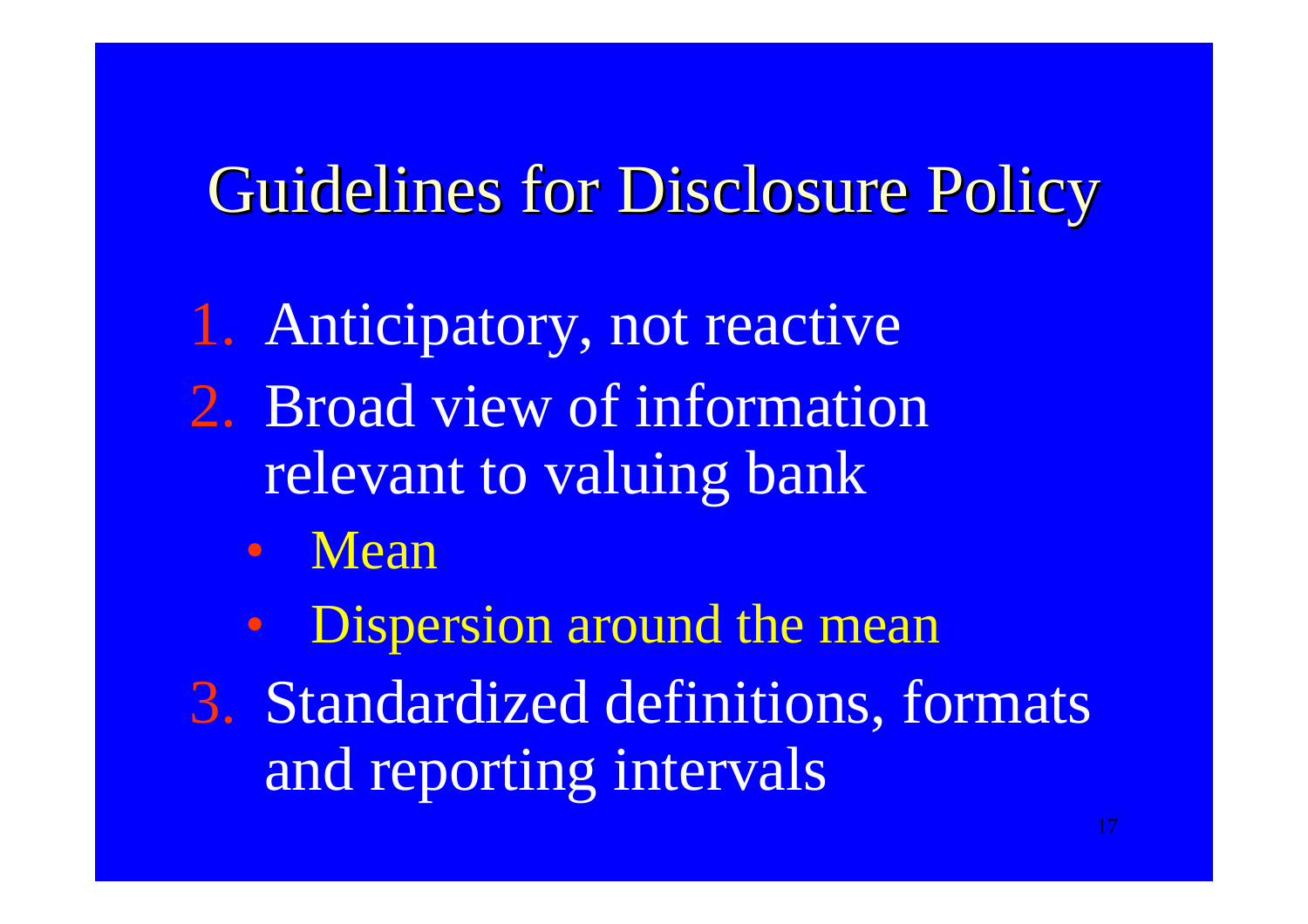## If Pillar 3 Were Serious About Market Discipline…

#### 9 Strengthen role of boards

 Require attestations from board re: quality of data and risk management systems

#### Gonstrain national safety nets

- Ensure that at least holders of subordinated debt fear loss
- Enhance resolution tools
- Produce a contingency plan to wind down any bank
	- Authority to charter a bridge bank
- **V** Increase the influence of market signals
	- $-$  Link PCA-like measures to market estimates of insolvency  ${\rm risk}$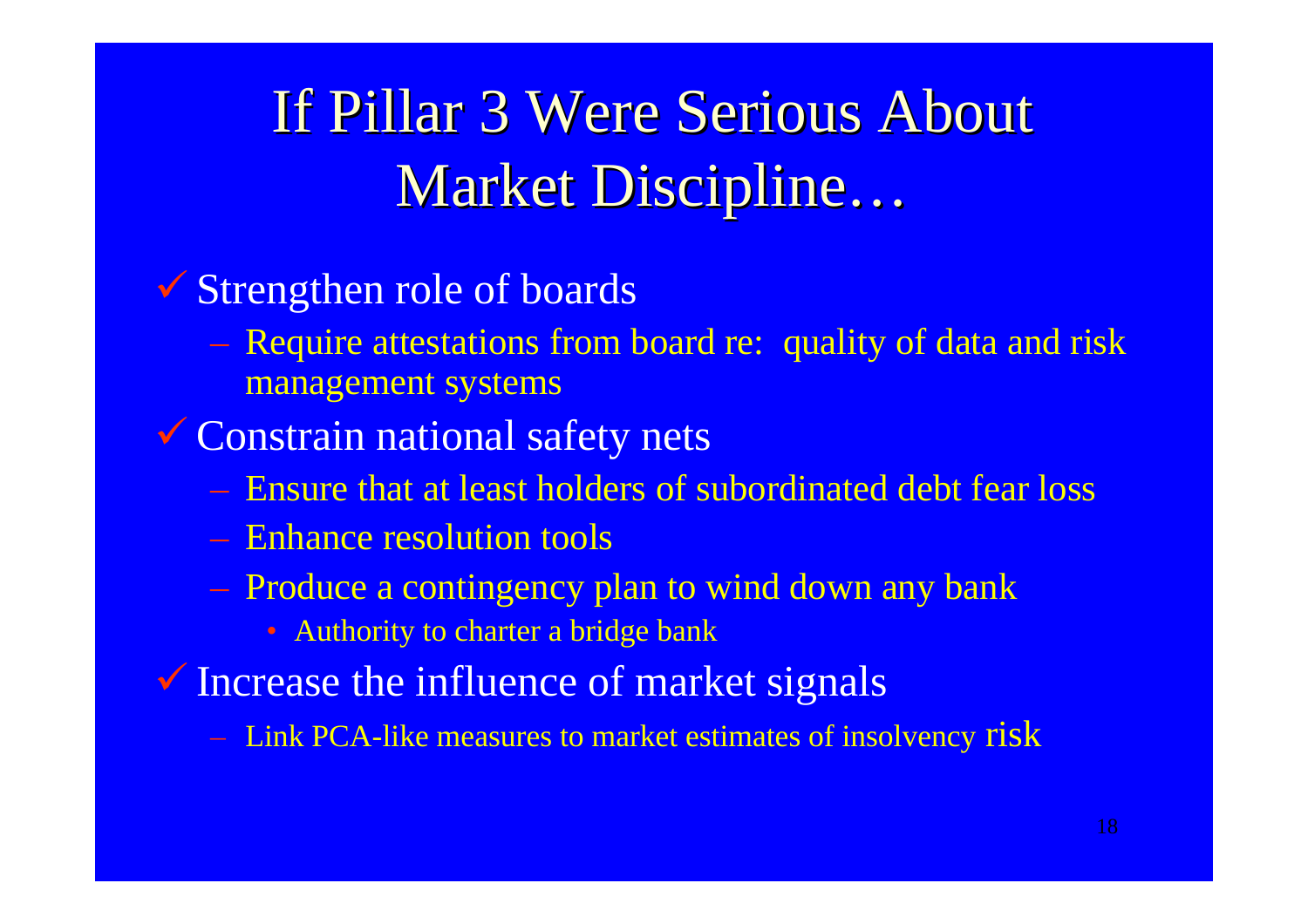# **Supervision Can Achieve More by** Doing Less

**Emphasize board accountability for outcomes, not** prescriptive regulations (like Pillar 1)

9 Strengthen incentives for market discipline

- Ensure that shareholders and uninsured creditors perceive genuine risk of loss
	- Roll back safety nets
	- Privatize state-owned banks
	- Improve insolvency resolution mechanisms

Make clear that primary responsibility for safety and soundness resides with the board and shareholders, not the supervisory authorities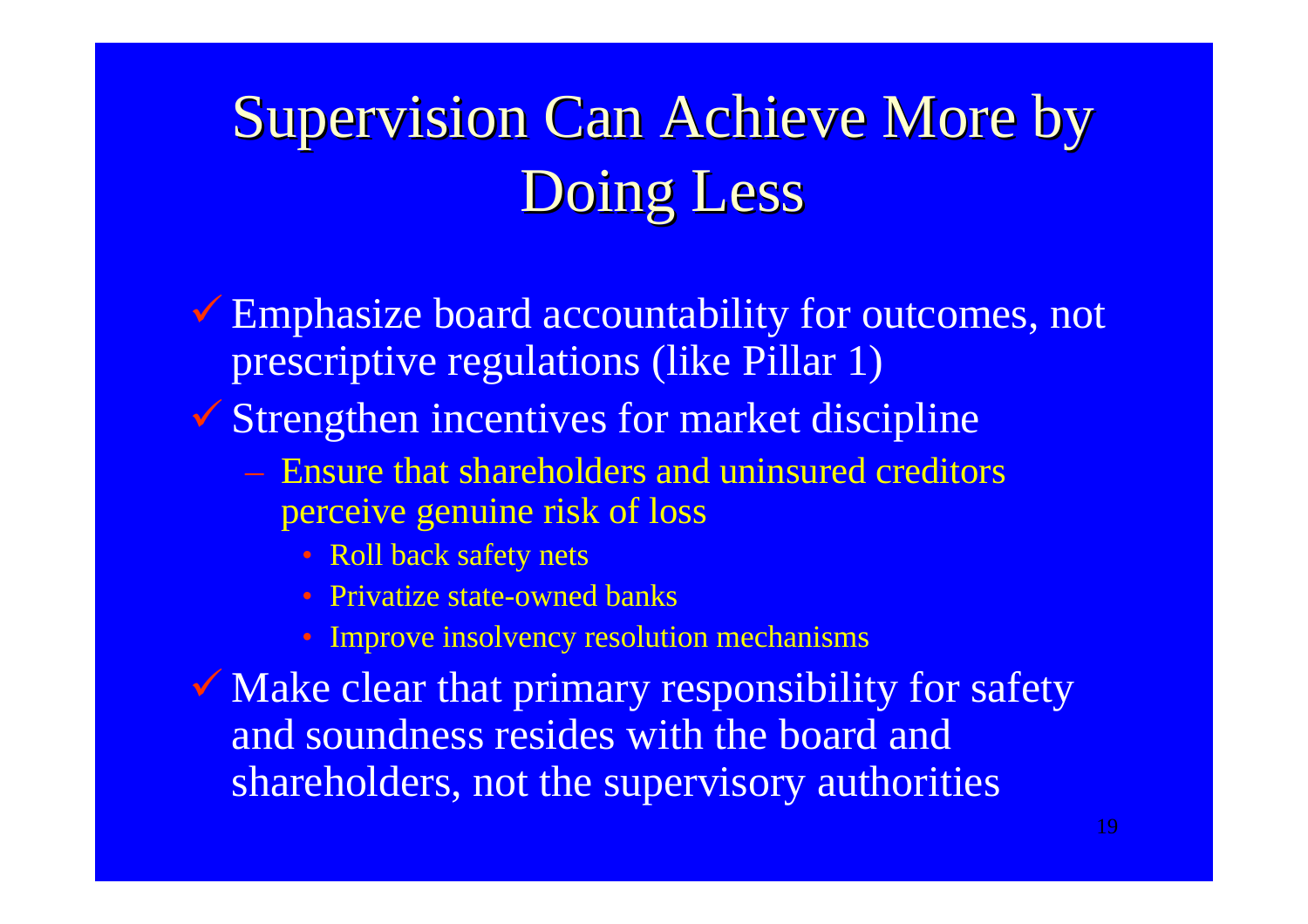### Enhanced Market Discipline Could… Enhanced Market Discipline Could…

- Produce better disclosures than Pillar 3 proposal
- **V** Improve corporate governance
- Encourage development of more effective risk management approaches
- Enhance accountability and performance of supervisory authorities
- Provide a more effective deterrent to regulatory capital arbitrage
- $\checkmark$  Reduce distortions due to Tier 1 & 2 definitions
- **V** Improve safety and soundness of financial system with markedly lower compliance costs